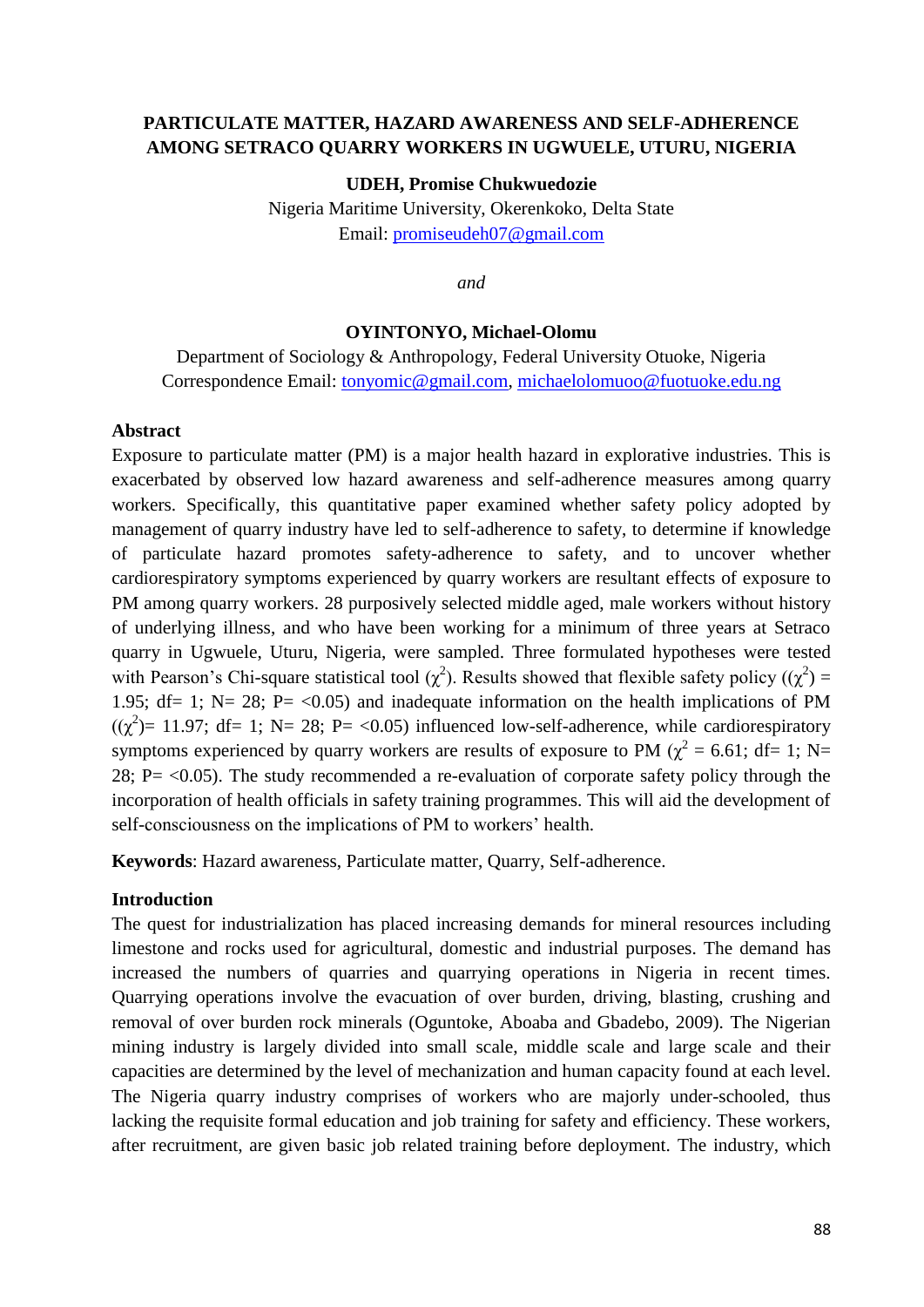UDEH, Promise Chukwuedozie, and OYINTONYO, Michael-Olomu: Particulate Matter, Hazard awareness and Self-Adherence<br>sweets Setters Ottown Warkers in Haunala Hawn Niasais *among Setraco Quarry Workers in Ugwuele, Uturu, Nigeria*

nature is characterized by mineralogical emission of dust and other industrial wastes into the air poses threat to workers' health as they may not fully appreciate the importance of a safe workplace and adherence to safety procedures, since they are exposed to job hazards including Particulate Matter (PM). Oginyi (2010) remarked that, without adequate safety training and development of self-consciousness on the implications of PM to human health, quarry workers will beexposed to several life threatening occupational health hazards.

Job Hazard is any work situation which constitutes a threat to human and environmental health (Faremi, Ogunfowokan, Mbada, Olatubi and Ogungbemi, 2014). Hazards include sources and situations which are capable of leading to undesired consequences, including damages to life, health and the environment. Quarry workers make use of explosives, chemical compounds and mixtures that are prone to decomposition and which generates gas, heat and sudden pressures required to excavate rocks. Quarry site hazards may be physical, biological, ergonomic, stress related or chemicals emitted from industrial facilities. From the foregoing, hazard-awareness is a cognitive learning behaviour which emanates from an individuals' ability to identify existing threats to human and environmental health through training, observation and identification.

Awareness of the implications of none adherence to safety is a major strategy for ensuring workers' performance (Oginyi, 2010; Sufiyan and Ogunleye, 2012; Faremi, et al 2014). Udeh and Nwogwugwu (2020: 62) remarked that, "a safe workplace is an ideal condition for organizational productivity, as workers cannot achieve their full potentials in an unsafe environment. To attain a safe work environment, concerted effort is geared towards improving workers' knowledge by developing their consciousness to safety". Awareness is the holistic enhancement in the behaviour, experience, physical and mental alertness of workers to dangers of workplace hazards. Safety awareness is unachievable where workers do not sufficiently appreciate the risk factors associated with exposure to PM without recourse to management sanctions. When this occurs, exposure to PM may threaten the quality of workers' life and performance. Sick workers may be relieved of their jobs, with attendant emotional and economic implications on family dependents.

A safe workplace is a requirement for sustainable development and productivity because it minimizes workplace accidents, reduces workplace injuries, diseases, and promotes employee participation inthe attainment of organization goals (Jilcha and Kitaw, 2016). Despite these importance of safety at work, there is the prevalence of occupational hazards among blue-collar workers (Omotosho, Bamidele, Salaudeen, Saromi and Adeomi, 2012; Faremi, Ogunfowokan, Mbada, Olatubi and Ogungbemi, 2014; Udeh and Nwogwugwu, 2020), and quarry workers are not exempted. Oguntoke, et al (2009) averred that quarrying is a high risk job with serious impacts on the air, water, soil, earth surface, flora and fauna and human beings. It is a solid mineral in the form of dust generated during crushing operations and they are usually suspended in the air. Pollutions resulting from these dusts have been linked to medical complications which include irregular heartbeat, aggravated asthma, impaired lung function, and increased respiratory symptoms such as irritation of the airways, coughing or difficulty in breathing, none-fatal heart attacks and premature death in people with lung disease (Praznikar and Praznikar, 2012). The resultant health challenges may continue to debilitate workers'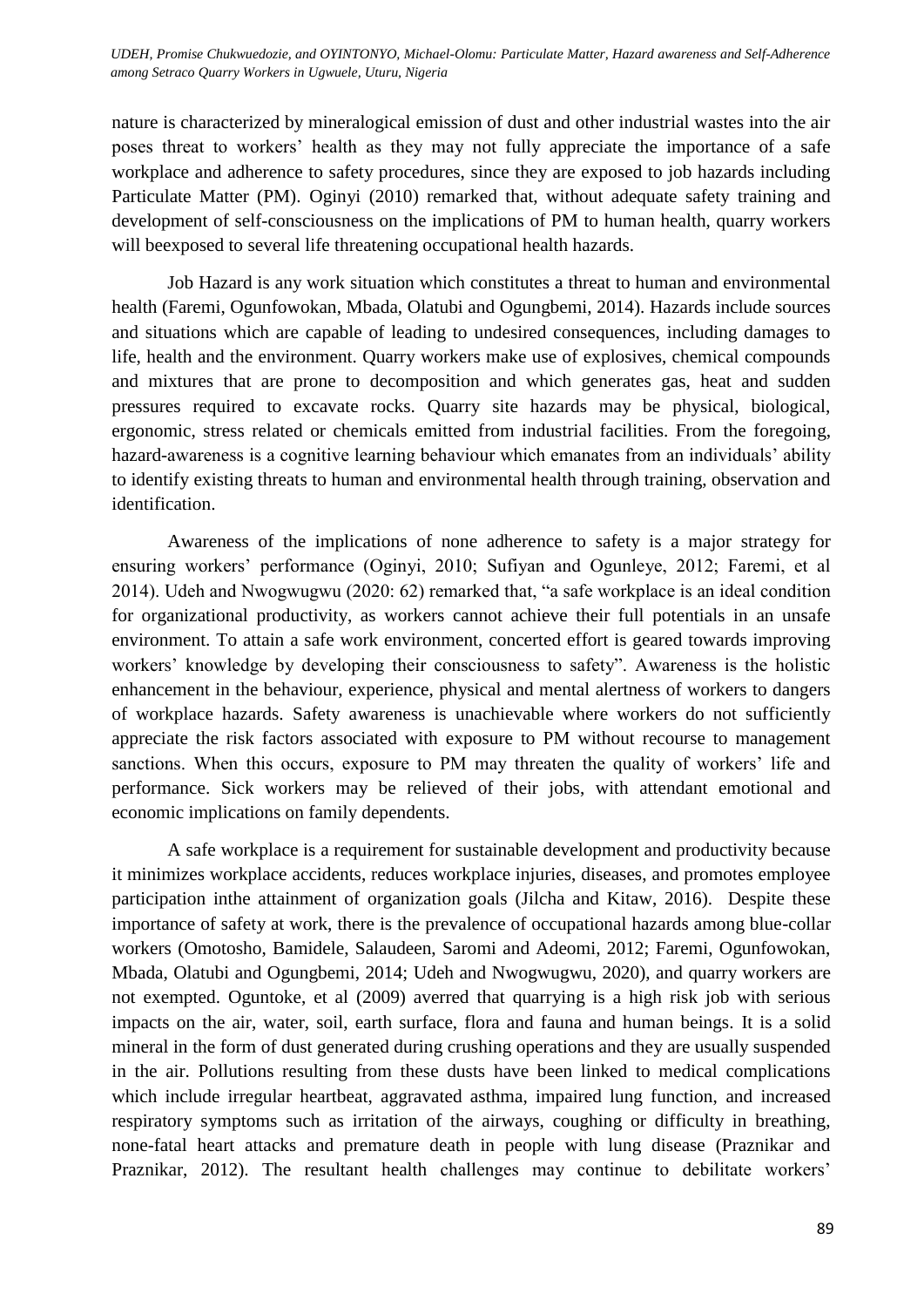productivity until they become symptomatic, leading to untimely death. Although, there is scarcity of data on PM related mortality rate, safety and awareness of hazard implications among workers in Nigerian organized quarry industry, several studies have given contradictory results on safety and self-awareness and in the Nigerian explorative industry. Sufiyan and Ogunleye (2012) discovered a high level of self-awareness among quarry workers in Sabon-Gari, Kaduna State, Nigeria, while Aigbokhaode, Isah and Isara (2011) were contradictory when they revealed that, quarry workers in rural communities of Edo State do not have optimal awareness of quarry hazards nor appreciate the importance of the use of safety equipment and self-awareness to their health. These incongruities brand this study significant and expedient as it examined the level at which PM hazards militate against safety-adherence among quarry workers, and unravel the prevalent symptoms of cardiorespiratory ailment among quarry workers in Ugwuele, Uturu. Aside the impact of PM on workers' health, Oguntoke et al (2009), Ajayi Adeoye, Bekibele, Onakpoya and Omotoye (2011) agree that PM is a major health hazard for administrative concern, while Aigbedion (2005) and Sufiyan and Ogunleye (2012) opined that host communities also suffer from its devastating effects. Efforts at promoting workplace safety will be futile if workers do not exhibit self-consciousness of the hazards caused by exposure to PM, and the importance of self-adherence as the first step towards ensuring workers safety from PM hazards in quarry sites.

Self-adherence is a medical concept which has assumed several meanings. In simple term, self-adherence is a cognitive decision made in response to considerations of symptoms and process involved in exposure to medical risk (Shuldham, Theaker, Jaarsma and Cowie, 2007). Deaton (2000) explained that it is an explicit behaviour initiated by people on their own desire. This behavior is initiated with the intention of improving health, ensuring safe working condition and preventing ailments and diseases. We align with Settineri, Frisone, Merlo, Geraci and Martino (2019) who explained that, adherence is the extent to which an individual aligns with recommendation suggested by a medical professionalfor health and safety.

From the foregoing, self-adherence is a behaviour initiated as a result of deliberate effort of employees to appreciate the consequence of exposure to PM and comply with safety procedures without subjection to managements enforcement guidelines. Self-adherence is compliance with workers' willingness to adhere to quarry safety rules irrespective of management's enforcement measures. Unfortunately, several factors militate against selfadherence. These include: age, information, perception, socio-economic factors, culture, educational attainment, beliefs and social support (Settineri et al, 2019).

However, particulate matters are solid and liquid particles made of organic and inorganic substances suspended inthe atmosphere. PM are distinguished by sizes, ranging from PM10: less than 10 diameter (coarse fraction), PM 2.5: less than 2.5 (fine fraction) and PM 0.1: less than 0.1 diameter (ultra-fine fraction) (Praznikarand Praznikar, 2012), and their chemical compositions are determined by emission sources, meteorological conditions and aerodynamic diameter. PM below 10 micrometers is prevalent in quarries and they pose great complications on human health due to their capacity to get deep into human lungs and bloodstreams.

PM may be introduced into the air through primary and secondary sources. Anthropogenic sources are primary sources for the dissemination of PM, while secondary PM is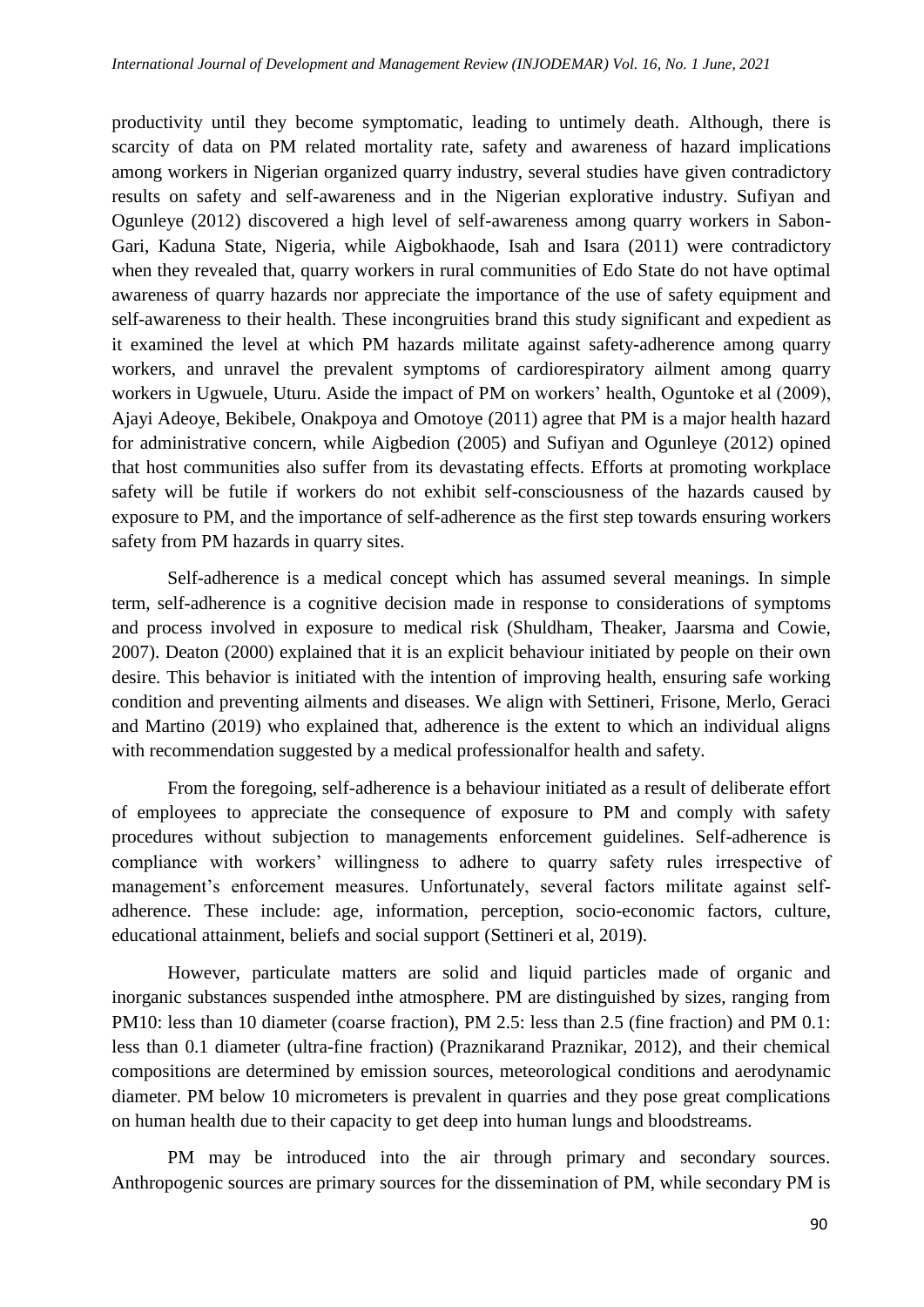formed from chemical processes (Owoade, Olise, Ogundele, Fawole and Olaniyi, 2016). Primary particles are microscopic solid or liquid droplets emitted in quarries, with severe complications on human health. Exposure to PM is a risk factor for cardiovascular mortality, cardiac arrhythmia, myocardial infraction, myocardial ischemia, heart failures and death (Praznikar and Praznikar, 2012). Quarry workers may overlook symptoms such as occasional chest pain, productive and unproductive cough and cardiovascular symptoms owing to flexible safety policy, ignorance, beliefs, economic status and other factors.

# **Objectives of the Study are to:**

- 1. Unravel whether poor knowledge of PM hazards militates against safety-adherence among Quarry Workers in Ugwuele, Uturu.
- 2. Find out if exposure to PM is responsible for the prevalent symptoms of cardiorespiratory ailment among quarry workers in Ugwuele, Uturu.

# **Hypotheses**

**1a. Ho:** There is no significant relationship between Poor knowledge of PM hazards and safetyadherence among quarry workers in Ugwuele, Uturu.

**2a**. **Ho:** Exposure to PM has no significant relationship on prevalent symptoms of cardiorespiratory ailment among quarry workers in Ugwuele, Uturu.

# **Theoretical Framework**

This paper is anchored on the hierarchical theory of needs propounded by Abraham Maslow (1943) in his book ‗Theory of Human Motivation'. This hierarchy theory of needs states that people are motivated to fulfill basic needs before progressing to other or more advanced needs. Maslow believed that people have natural desire to be self- actualized, which is their ultimate goal and in order to realize this goal, a number of basic needs must be met such as the need for food, safety, love and self- esteem. These needs are in five different levels and demonstrated in a pyramid diagram below.

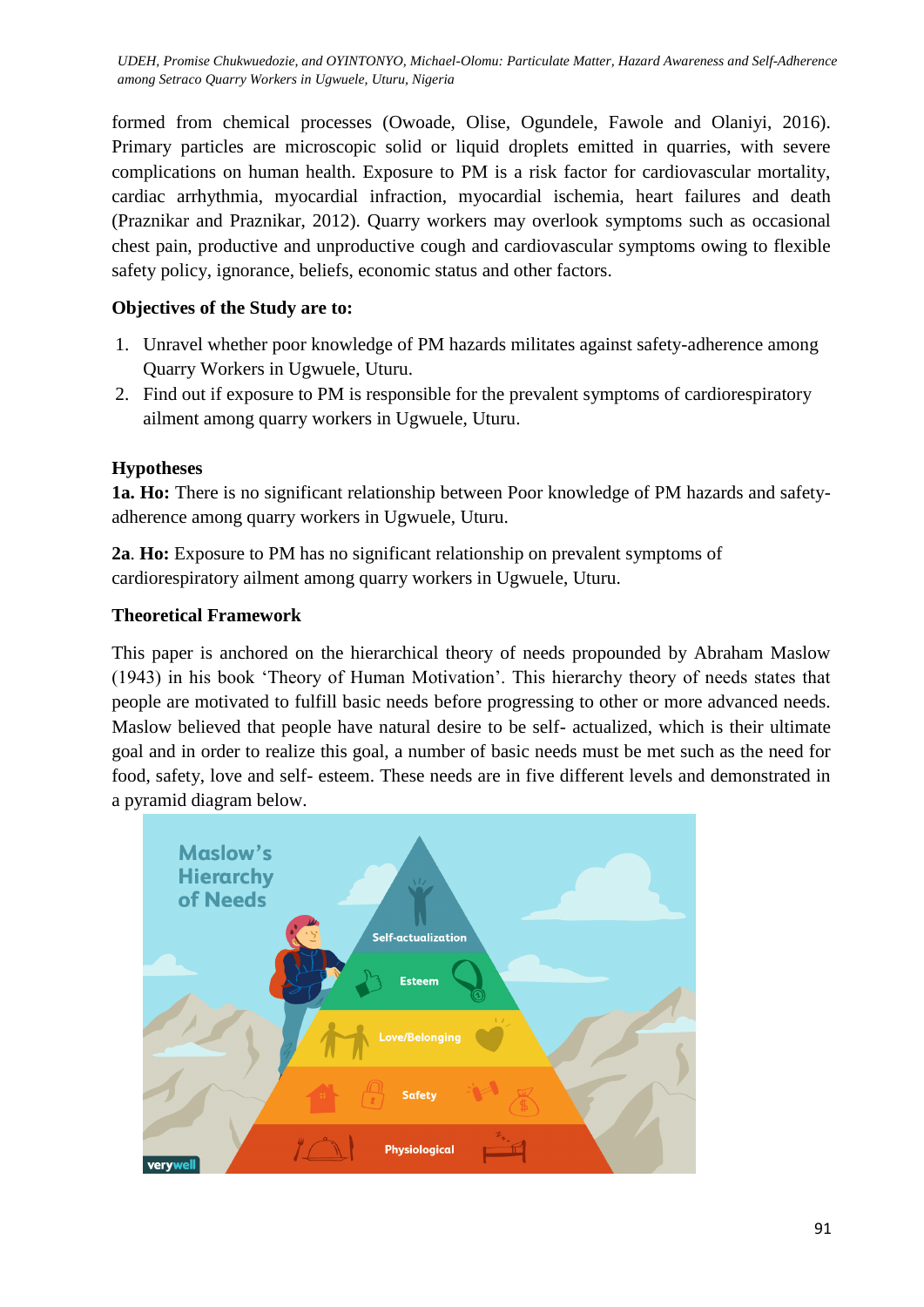#### **Figure 1: Maslow's Hierarchy of Needs**

From the diagram above, the lowest need is the physiological needs which are apparently vital to man irrespective of its placement at the pyramid. Examples of the physiological needs include food, water, breathing, and homeostasis. Following the movement up on the pyramid is Security and Safety needs, here the requirements start to become a bit more complex as the need for security and safety becomes man's primary need. People want to control and order their lives. Hence, man's behavioral pattern yearns for the basic security and safety needs which include financial security, health and wellness, safety against accidents and injury. Maslow's proposition in general was that other things being equal, people tend to satisfy their lowest level of felt need before moving on to higher-level needs.

In light of this, it is clear that consequent upon employment, quarry workers tend to seek for these basic needs from the lowest to the apex. The need for security and safety cannot be over emphasized as it is the primary need, or else, the dream of self –actualization among quarry workers will not be realized. Huitt (2007) argued that in the absence of safety need and low selfactualization, individuals may develop posttraumatic stress, depression, anxiety, illness and death. Workers who cannot adequately meet their physiological needs, may be passive to safety rules and disregard the need for strict adherence to safety measures initiated by management. Therefore, self-actualization enables workers to attain commitment to the actualization of organizational objectives. Maslow's theory of human motivation is most appropriate for the study because it pinpoints and addresses the basic needs of quarry workers in Ugwuele, Uturu. This necessarily is because, the attainment of security and safety concerns of workers can motivate performance as their health will be guided against injuries and their wellbeing will enhance productivity.

### **Methodology**

This study was conducted with the aide of self-administered questionnaire as seen in a study on determinants of knowledge and safety practices of occupational hazards of textile dye workers in Sokoto (Nneka et al., 2017). The quantitative survey was carried out among 28 purposively selected quarry workers at Setraco Nigeria limited, Ugwuele in Uturu, Abia State, Nigeria. The respondents comprise of middle aged male staff made up of machine operators and field workers with a minimum of three years working experience at the quarry company. Purposive sampling was adopted for the study. This is because, the respondents have spent substantial working years in the organization, and are less likely to have co-existing morbidity that may lead to PM related health hazards. Therefore, all respondent do not have a history of underlying illness prior to their employment at the quarry. This measure was taken to eliminate chances of having respondents who may confuse previously established health symptoms with PM induced health condition.

Due to the demanding job schedule of respondents, the study was conducted during work hours. It adopted snowball sampling selection technique which covered 28 respondents. In consideration of the educational status of respondents, responses were gathered using face-toface interview method administered with a close-ended questionnaire. Pearson's Chi-square  $(\chi^2)$ statistical tool was used to test the three stated hypotheses in order to predict the relationship between the independent and dependent variables, and results are presented thus: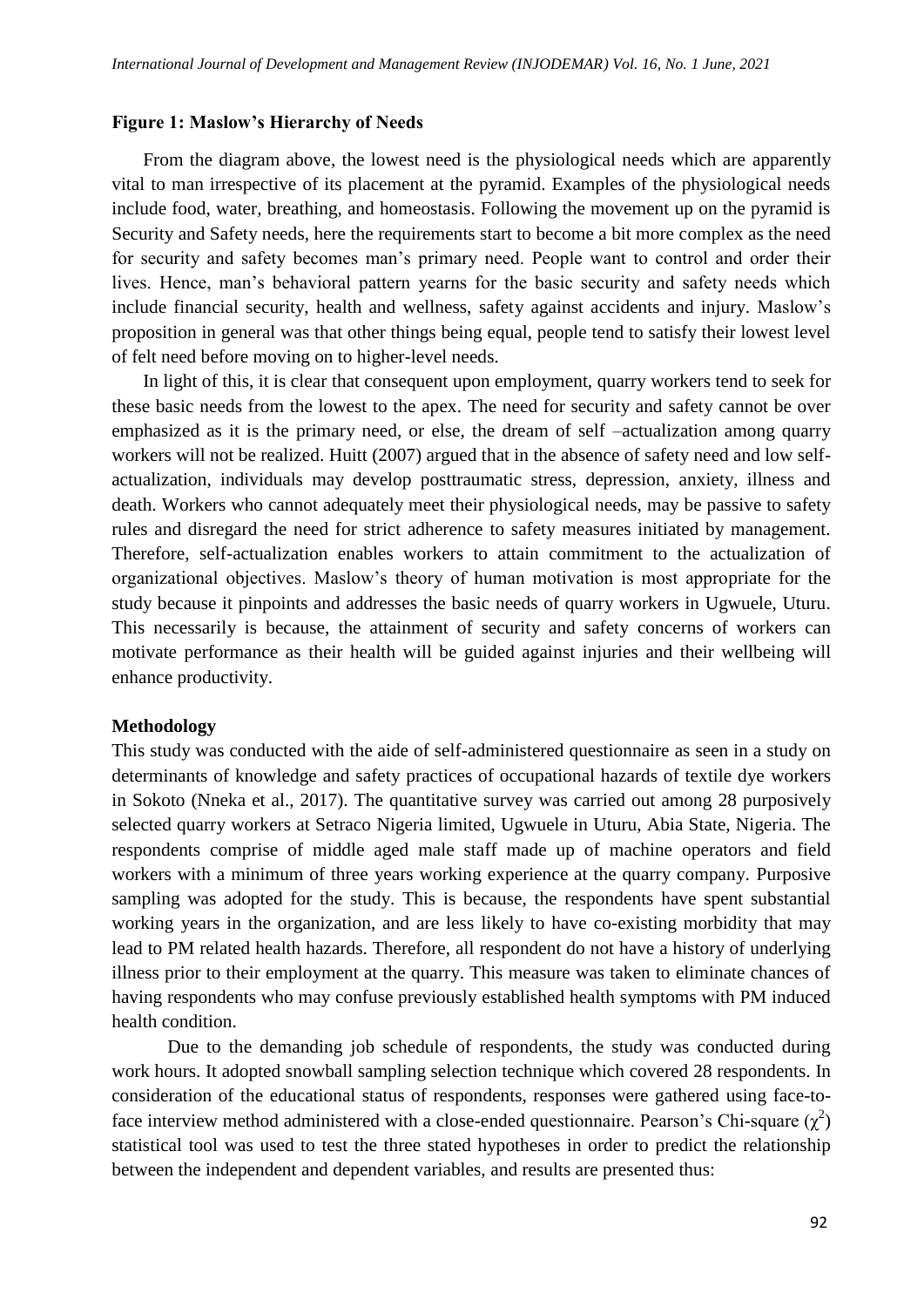# **Data Presentation and Discussion of Findings**

The data are presented and discussed in line with the objectives of the study.

### **Table 1: Socio-Demographic Characteristics of Respondents**

| <b>Description</b>                    | <b>Demographic Variable</b>           | $n=28$         | $\% = 100$       |
|---------------------------------------|---------------------------------------|----------------|------------------|
| Age                                   | 18-28                                 | $\overline{3}$ | 11.0             |
|                                       | 29-38                                 | $\overline{7}$ | 25.0             |
|                                       | 39-48                                 | 10             | 35.0             |
|                                       | 49-58                                 | 8              | 29.0             |
|                                       | <b>Total</b>                          | 28             | 100              |
| Gender                                | Male                                  | 28             | 100              |
|                                       | Female                                | $\overline{0}$ | $\boldsymbol{0}$ |
|                                       | <b>Total</b>                          | 28             | 100              |
| Marital status                        | Married                               | 22             | 78.6             |
|                                       | Single                                | 6              | 21.4             |
|                                       | <b>Total</b>                          | 28             | 100              |
| <b>Highest Educational attainment</b> | None First School leaving certificate | $\overline{2}$ | 7.1              |
|                                       | First school leaving certificate      | 5              | 17.9             |
|                                       | Senior School Certificate             | 21             | 75.0             |
|                                       | <b>Total</b>                          | 28             | 100              |

### **Source:** *Field Survey, 2021*

Out of the 28 distributed copies of questionnaire, all (100%) were returned. Table 1 shows clearly that majority of the quarry workers in the study departments such as crane operators, blasters and all categories of pit workers fall within the age bracket of 39-48 years (35.0%). Majority of the respondents 22 (78.6%) are married, while 6 (21.4%) are single. The table also indicates the respondents' educational qualification which shows that majority 2(7.1%) do not possess first school leaving certificate, 5 (17.9%) has First School Leaving Certificate, while 21 respondents constituting a majority (75.0%) possess Senior School Certificates.

# **Hypotheses Testing**

**1a. Ho:** There is no significant relationship between Poor knowledge of PM hazards and safetyadherence among quarry workers in Ugwuele, Uturu.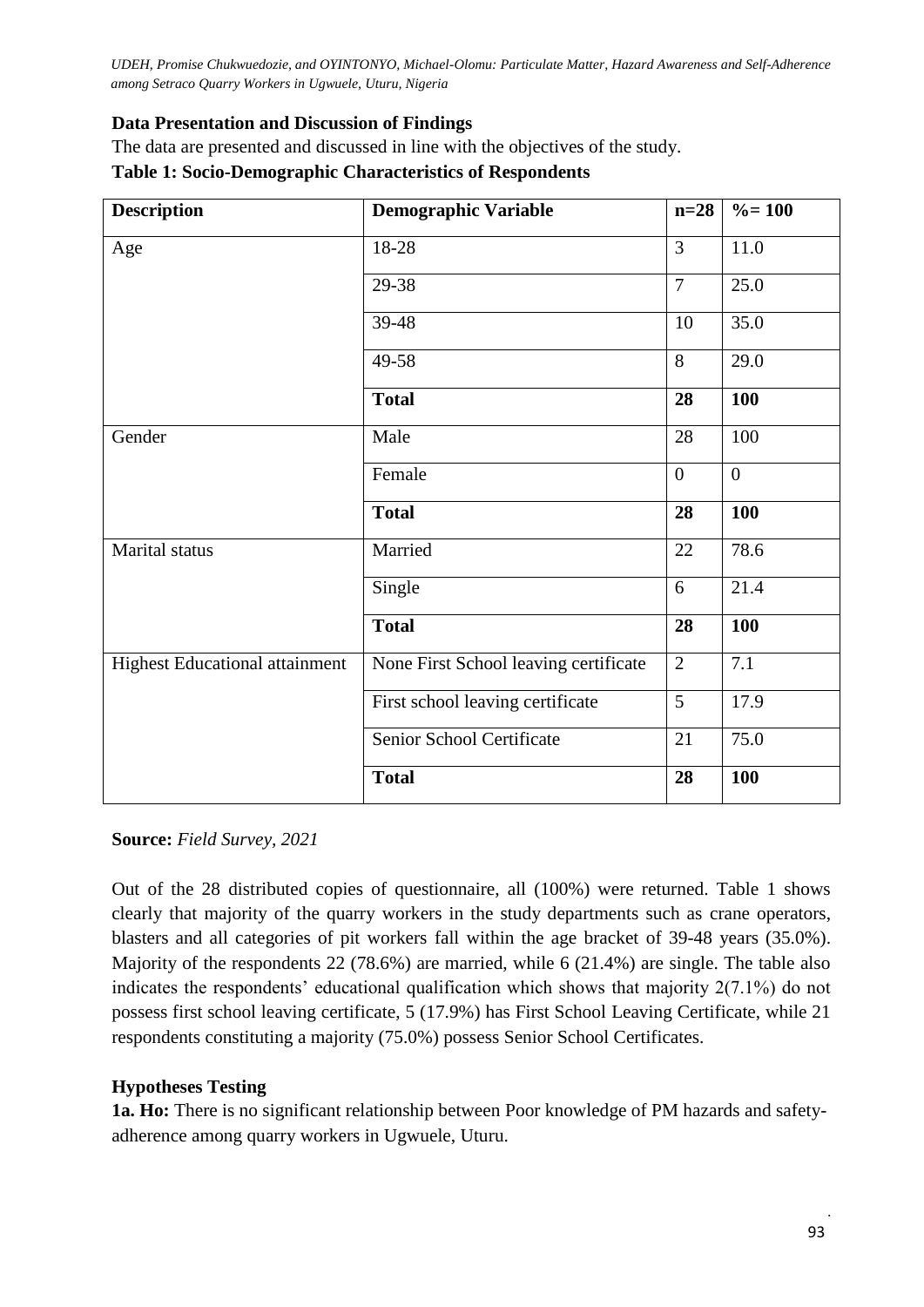**2a**. **Ho:** Exposure to PM has no significant relationship on prevalent symptoms of cardiorespiratory ailment among quarry workers in Ugwuele, Uturu.

| <b>Reasons</b>            | Yes     | N <sub>0</sub> | No idea | <b>Total</b>   |  |
|---------------------------|---------|----------------|---------|----------------|--|
| Inadequate<br>information | 8(6.43) | 1(1.79)        | 1(1.79) | 10             |  |
| Not necessary             | 2(1.93) | 0(0.54)        | 1(0.54) | 3              |  |
| Not convenient            | 6(5.79) | 1(1.61)        | 2(1.61) | 9              |  |
| Often forget              | 2(2.57) | 1(0.71)        | 1(0.71) | $\overline{4}$ |  |
| Not available             | 0(1.29) | 2(0.36)        | 0(0.36) | $\overline{2}$ |  |
| <b>Total</b>              | 18      | 5              | 5       | 28             |  |

|    | Table 2: Poor Knowledge of PM Hazard and Safety-Adherence among Quarry Workers |  |
|----|--------------------------------------------------------------------------------|--|
| in | Ugwuele, Uturu                                                                 |  |

 **Source:** Field survey 2021.

Fcal=11.967; ftab=15.507

 $\chi^2 = 11.97$ ; df= 1; N= 28; P= <0.05. Decision= Accept H<sub>i</sub>

Hypothesis 2 shows that inadequate knowledge of PM hazard is responsible for the poor state of safety-adherence among quarry workers in Ugwuele, Uturu. We therefore reject the Ho and accept the Hi which states that poor knowledge of PM hazards has significant relationship on safety-adherence among quarry workers in Ugwuele, Uturu ( $\chi^2 = 11.97$ ; df= 1; N= 28; P=  $\leq$ 0.05). The finding also showed that inadequate information on the health implications of exposure to PM is responsible for low safety-adherence among quarry workers. This discovery is in line with a study conducted by Oginyi (2010) which summed that inadequate information on protective measures is responsible for the poor disposition of quarry workers to protective measures. The findings of this hypothesis have further proved that safety training on the use of personal protective equipment and other basic safety devices are inadequate to instill safety consciousness and self-adherence among Ugwuele quarry workers. The study also contradicts previous findings conducted by Sufiyan and Ogunleye (2012) which observed that there is high level of safety awareness among quarry workers in Nigeria. We uncovered dearth of selfcompliance among quarry workers who regard PM training as a routine requirement for employment, without demonstrating serious self-consciousness on the implications of PM on human cardiorespiratory system.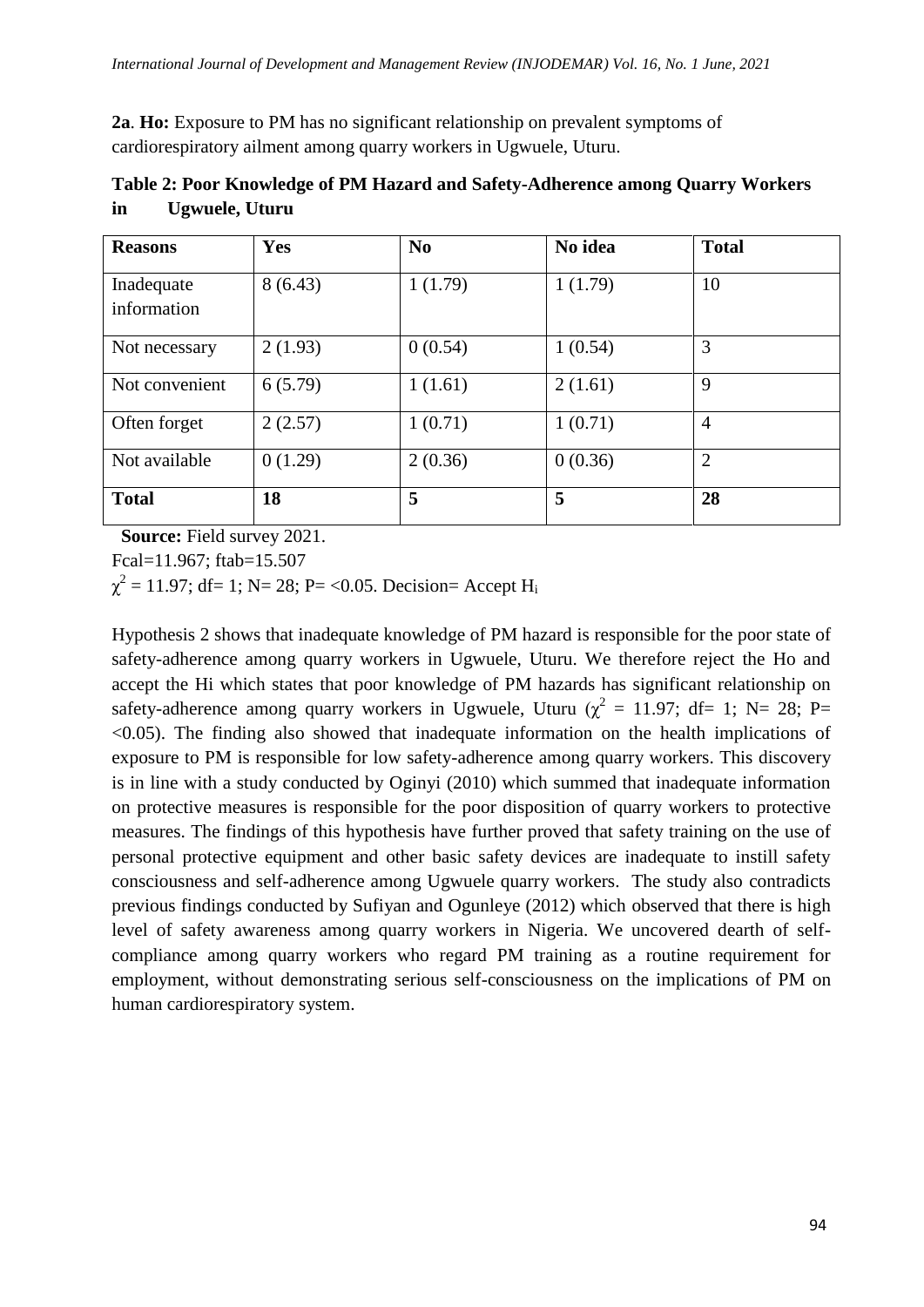# **Table 3: Exposure to PM Hazards and Prevalent Symptoms of Cardiorespiratory Ailments among Quarry Workers in Ugwuele, Uturu**

| <b>Symptoms</b>                 | Yes     | N <sub>0</sub> | No idea                 | <b>Total</b>   |
|---------------------------------|---------|----------------|-------------------------|----------------|
| Dyspnea                         | 2(2.14) | 1(0.54)        | 0(0.32)                 | 3              |
| Palpitation                     | 2(1.43) | 0(0.36)        | 0(0.21)                 | $\overline{2}$ |
| Orthopnea                       | 1(0.71) | 0(0.19)        | 0(0.11)                 | $\mathbf{1}$   |
| Paroxysmal Nocturnal<br>Dyspnea | 2(2.14) | 1(0.54)        | 0(0.11)                 | 3              |
| Productive cough                | 4(4.29) | 1(1.07)        | 1(0.64)                 | 6              |
| Dry cough                       | 7(6.43) | 1(1.61)        | 1(0.96)                 | 9              |
| Chest pain                      | 2(2.86) | 1(0.71)        | 1(0.43)                 | $\overline{4}$ |
| <b>Total</b>                    | 20      | 5              | $\overline{\mathbf{3}}$ | 28             |

There is no significant relationship between exposure to PM hazards and prevalent illnesses

**Source:** Field survey 2021

Fcal=6.6135; ftab=21.026

 $\chi^2$  = 6.61; df= 1; N= 28; P= <0.05. Decision=Accept H<sub>i</sub>

Table 3 shows the relevant cardiorespiratory ailments associated with exposure to PM hazards. The symptoms were listedin other to determine the predominant cardiorespiratory challenges bedeviling quarry workers in Ugwuele, Uturu. The hypothesis which states that exposure to PM has no significant relationship with widespread symptoms of cardiorespiratory ailment among quarry workers in Ugwuele, Uturu, was rejected, while the Hi was accepted ( $\chi^2 = 6.61$ ; df= 1;  $N= 28$ ; P= <0.05). Specifically, dry cough was found to be the prevalent cardiorespiratory symptom that affects quarry workers in the organization of study. The result corroborates a similar study conducted by Omotosho et al., (2012) among workers of Obajana Cement Factory in Kogi State Nigeria, which showed that, mere awareness of PM hazards does not lead to a reduction in health risk among blue-collar workers. Implicitly, awareness must be matched with safety consciousness and compliance through extensive training. Low safety-compliance on the implications of long term exposure to quarry dusts and neglect of intermittent medical checkups are responsible for the prevalent cardiorespiratory risk factors which include aggravated asthma, impaired lung function, and increased respiratory symptoms such as irritation of the airways, coughing or difficulty in breathing, none-fatal heart attacks, stroke and premature death (Praznikar and Praznikar, 2012).

### **Conclusion**

Quarry workers are exposed to many high risk factors which include exposure to PM. The study shows that quarry company safety policy and measures are flexible. Flexible safety enforcement without concomitant sanctions against erring workers has adverse effect on instilling self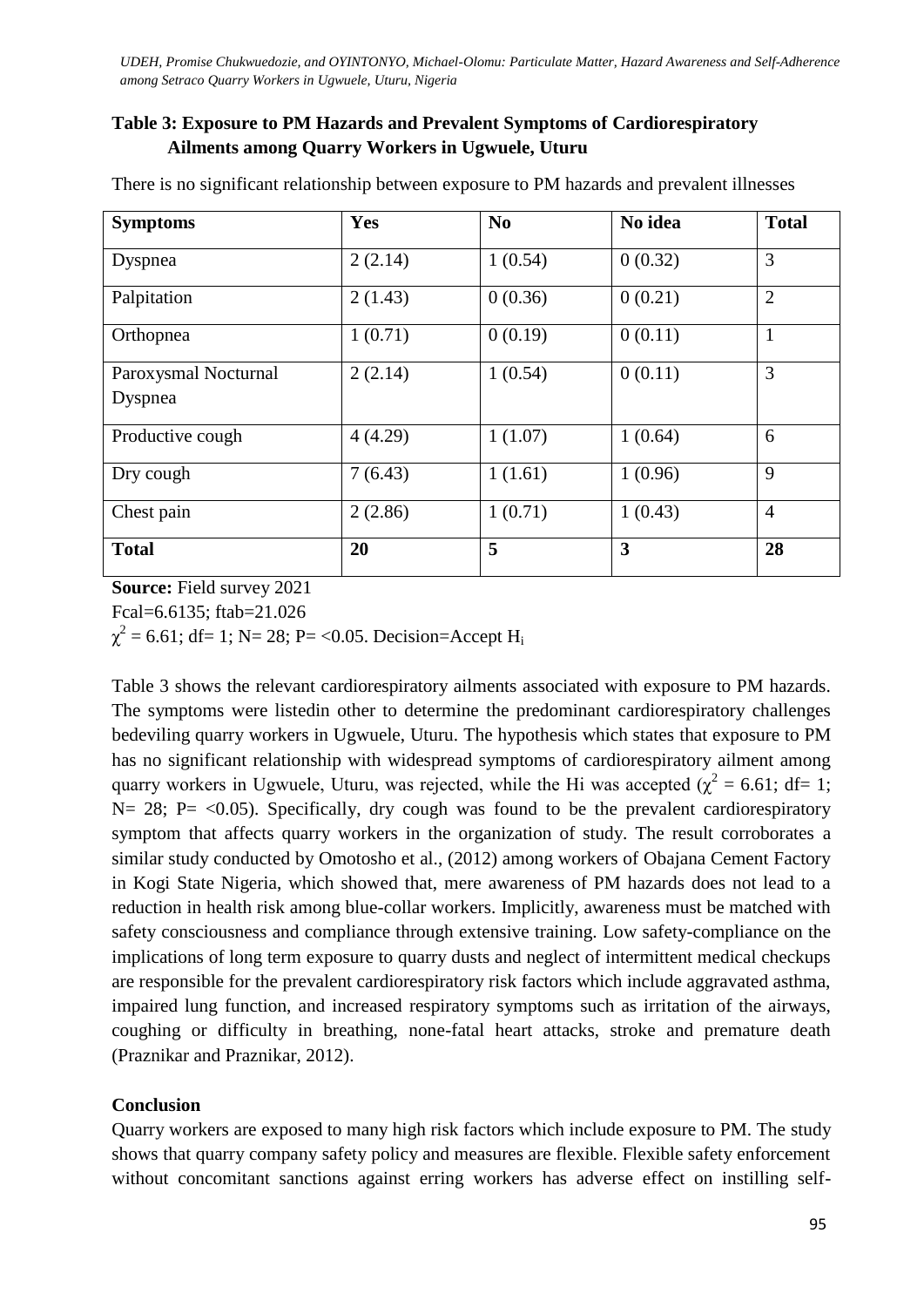adherence and awareness of the dangers of PM to human health. Moreover, managements' safety policy undermines focus on safety culture, which is: to instill cognitive awareness of selfpreservation in the workplace. We conclude that there is need to adopt scientific training methods when imparting knowledge of the risk factors associated with low self-adherence and exposure to PM hazard to quarry workers. This is important because, inadequate safety education cannot enhance safety consciousness and self-adherence among quarry workers.

## **Recommendations**

Based on the foregoing, we recommend that:

- Management of quarry industry should re-evaluate their safety policy with a view to attaching stringent measures against safety violators.
- Quarry organizations should go beyond induction training and organize retraining on the implications of exposure to PM on human health.
- The educational status of field workers in quarry sites should be considered when organizing safety trainings. Training should not be ambiguous, but should reflect the need to extol self-awareness over enforcement.
- There is need to incorporate public health officials in future training sessions on the dangers of low self-adherence to safety precautions. This will enable quarry workers to have professional information on the various implications of poor self-adherence and its resultant implications on workers' health and productivity, household and organization.

# **References**

Abraham, H.M. (1954). *Motivation and personality*, Harper & Row, Publishers, Inc.

- Aigbedion, I. N. (2005). Environmental pollution in the Niger-Delta, Nigeria. *Interdisciplinary Journal of Enugu Nigeria.* 3: 205-210*.*
- Aigbokhaode, A. Q., Isah, E. C., and Isara, A. R. (2011). Knowledge and practice of occupational safety among quarry workers in rural community in Edo State. *Journal of Community Medicine and Primary Healthcare.* 23 (1&2): 16-24
- Ajayi, I. A, Adeoye, A. O., Bekibele, C. O., Onakpoya, O. H. &Omotoye, O. J. (2011). Awareness and utilization of protective eye device among welders in a Southern Nigeria community. *Ann Afr Med*. 10:294-9
- Canadian Centre for Occupational Health and Safety (CCOHS) (2019).. What are the effects of dust on the lungs? Retrieved from *[https://www.ccohs.ca/oshanwers/chemicals/lungs\\_dust.html](https://www.ccohs.ca/oshanwers/chemicals/lungs_dust.html)*1/4/21.
- Deaton, C. (2000). Outcome measurement: self-management in heart failure. *Journal of Cardiovascular Nursing.* 14: 116-118.
- Dezube, R. (2019). Defense mechanisms of the respiratory systems. Msd Manual Professional Version. Retrieved from: *www.msdmanuals.com/professional/pulmonary-*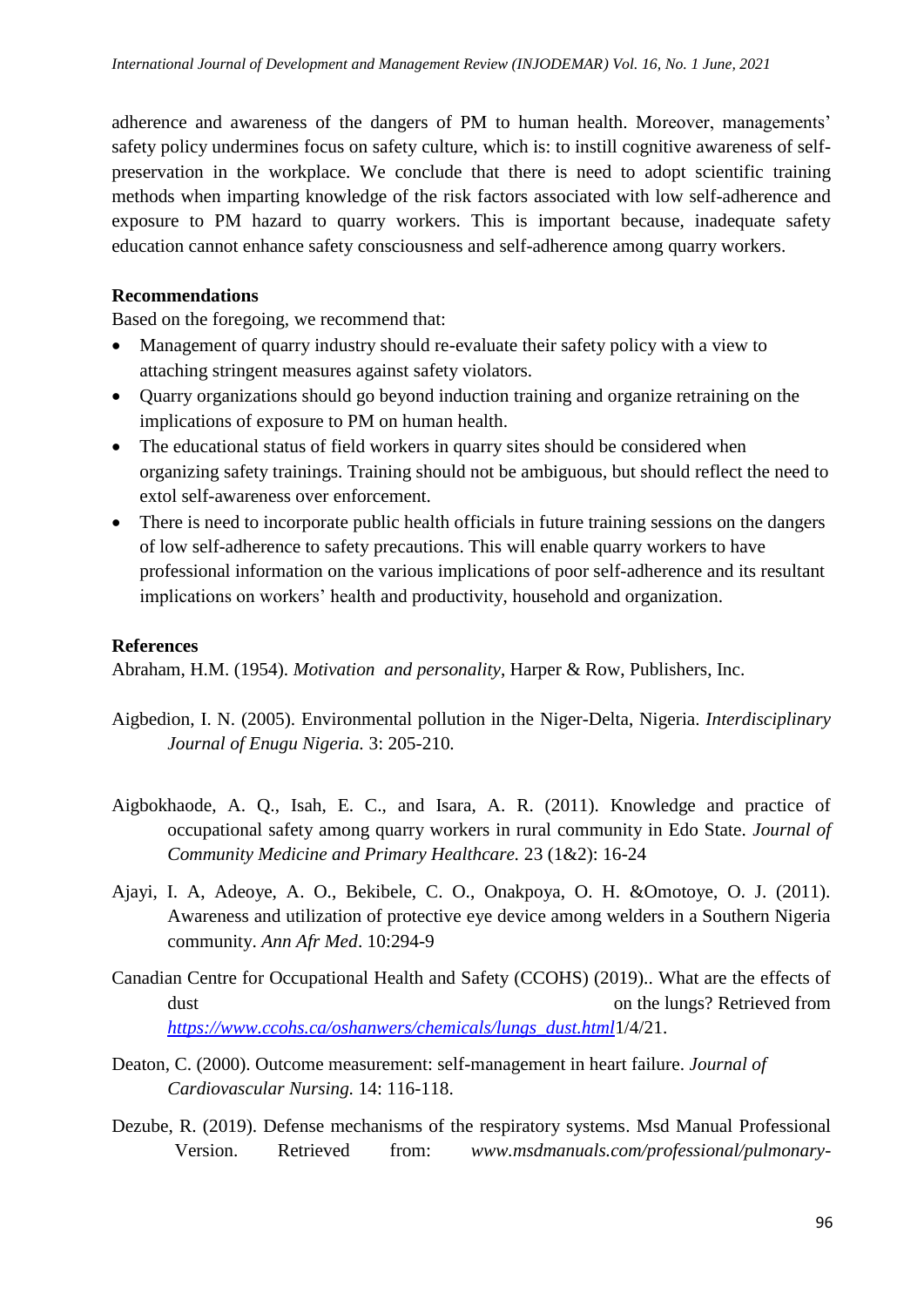*disorders/approach-to-the-pulmonary-patient/evaluation-of-the-pulmonary-patient*  2/3/21

- Faremi, F. A., Ogunfowokan, A. A., Mbada, C., Olatubi, M. I., and Ogungbemi, A. V. (2014). Occupational hazard awareness and safety practices among Nigerian sawmill workers. *International Journal of Medical Science and Public Health.* 3(11): 1. Issue 10.
- Huitt, w. (2007). Maslow's hierarchy of needs. Educational psychology interactive. Valdosta, GA: Valdosta state university. Retrieved from [https://www.edpsycinteractive.org/topics/regsys/maslow.html,](https://www.edpsycinteractive.org/topics/regsys/maslow.html) dated 2/3/21.
- Idubor, E. E. and Osiamoje, M. D. (2013). An exploration of health and safety management issues in Nigeria's effort to industrialize. *European Scientific Journal,*9 (12): 154-169.
- Jilcha, K. and Kitaw, D. (2016). Industrial occupational safety and health innovation for sustainable development. *International Journal of Science and Technology,* 20 (1): 372- 380.
- Oguntoke, O., Aboaba, A., and Gbadebo, T. A. (2009). Impact of granite quarrying on the health of workers and nearby residents in abeokuta, ogun state, Nigeria. *Ethiopian Journal of Environmental Studies and Management*, 2(1): 1-11
- Omotosho, M. M., Bamidele, J., Salaudeen, A., Saromi, H., and Adeomi, A. A. (2012). Occupational hazard awareness and safety practices among cement factory workers at Obajana, Kogi State, Nigeria. *Elixir Bio. Diver.* (47): 9013-9018.
- Owoade, O.K., Olise, F. S., Ogundele, L. T., Fawole, O. G., and Olaniyi, H. B. (2016). Correlation between particulate matter concentrations and meteorological parameters at a site in Ile-Ife, Nigeria. *Ife Journal of Sciences.*
- Praznikar, Z. J. and Praznikar, J. (2012). The effects of particulate matter air pollution on respiratory health and on the cardiovascular system. *Slovenia Journal of Public Health. 51 (3): 190-199.*
- Samol E., Peny R., Ramsay T.,Pipkou M. (2008.) Acute effects of ambient particulate matters on mortality in Europe and North America: Results from APHENA study: *Environment Health Perspective.* 116:1480-1486
- Settineri, S., Frisone, F., Merlo, E. M., Geraci, D., and Martino, M. (2019). Compliance, adherence, concordance, empowerment, and self-management: five words to manifest a relational maladjustment in diabetes. *Journal of Multidisciplinary Healthcare.* Pp 299- 314.
- Shuldham, C., Theaker, C., Jaarsma, T. and Cowie, M. R. (2007). Evaluation of the European heart failure self-care behavior scale in a United Kingdom population. *Journal of Advanced Nursing,* 60:87-95.
- Sufiyan, M. B. and Ogunleye, O. O. (2012). Awareness and compliance with use of safety protective devices and patterns of injury among quarry workers in Sabon-Gari Local